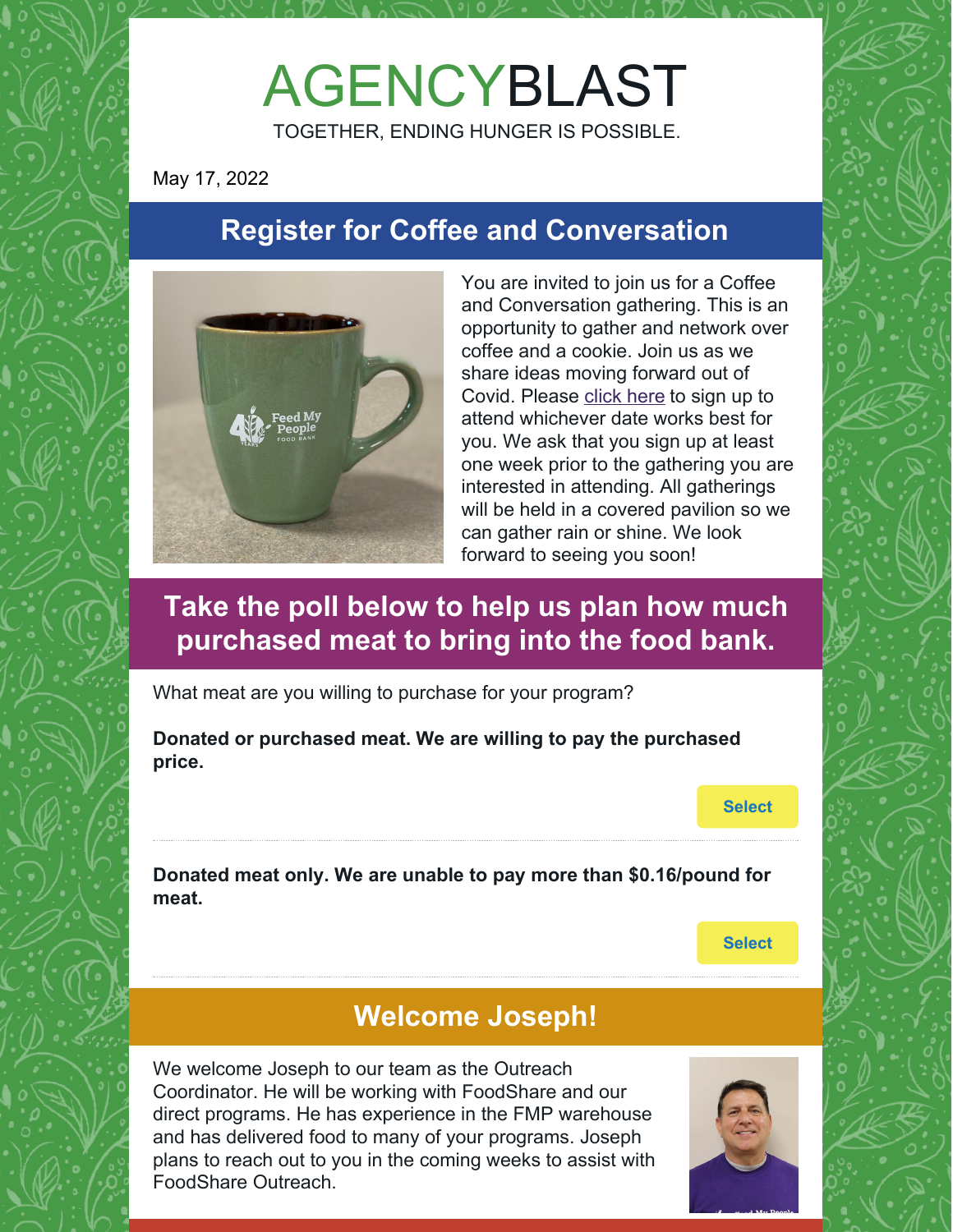## **Partnership Anniversaries!**



It's time to celebrate this month's partnership anniversaries! Thanks for working to end hunger!

#### **10 Years:**

• Thorp Food Pantry

# **Where's the Meat?**

If you were unable to tune in to our "Where's the Meat?" Zoom call on Friday, [click](https://youtu.be/Xob8BT9RUSE) here for a recording you can listen to at your own convenience. Operations Manager, Rick Sorensen was our special guest.



### **Pizza, Pizza, Pizza!**



We recently received 1000 cases of frozen pizzas! There are 12 - 12.52oz pizzas in each case. Search for item number DN701161 today to get pizzas for your guests.

# **Would You Like a Tour of FMP?**

In the month of May we are celebrating all of our agencies and partners. If you have never been to Feed My People, or haven't been here since the 2019 expansion, we would love to give you a tour. Feel free to schedule yourself for a tour using Tina's [calendly](https://calendly.com/tina--108/feed-my-people-agencytours) link or give us a call. A tour will likely take about 30



minutes. We're looking forward to seeing you.

### **Contact Us**

Monday-Thursday 8AM to 4:30PM, Friday 8AM to 4PM | 715-835-9415 ext 5

#### **Sarah Aerts**

Partner Agency Supervisor Extension 126 [sarah@fmpfoodbank.org](mailto:sarah@fmpfoodbank.org)

**Tina Lurndal** Agency Coordinator Extension 108 [tina@fmpfoodbank.org](mailto:leah@fmpfoodbank.org) **Tami Syverson** Program Specialist Extension 106 [tami@fmpfoodbank.org](mailto:tami@fmpfoodbank.org)

**Joseph Placek** Outreach Coordinator Extension 121 [joseph@fmpfoodbank.org](mailto:joseph@fmpfoodbank.org)